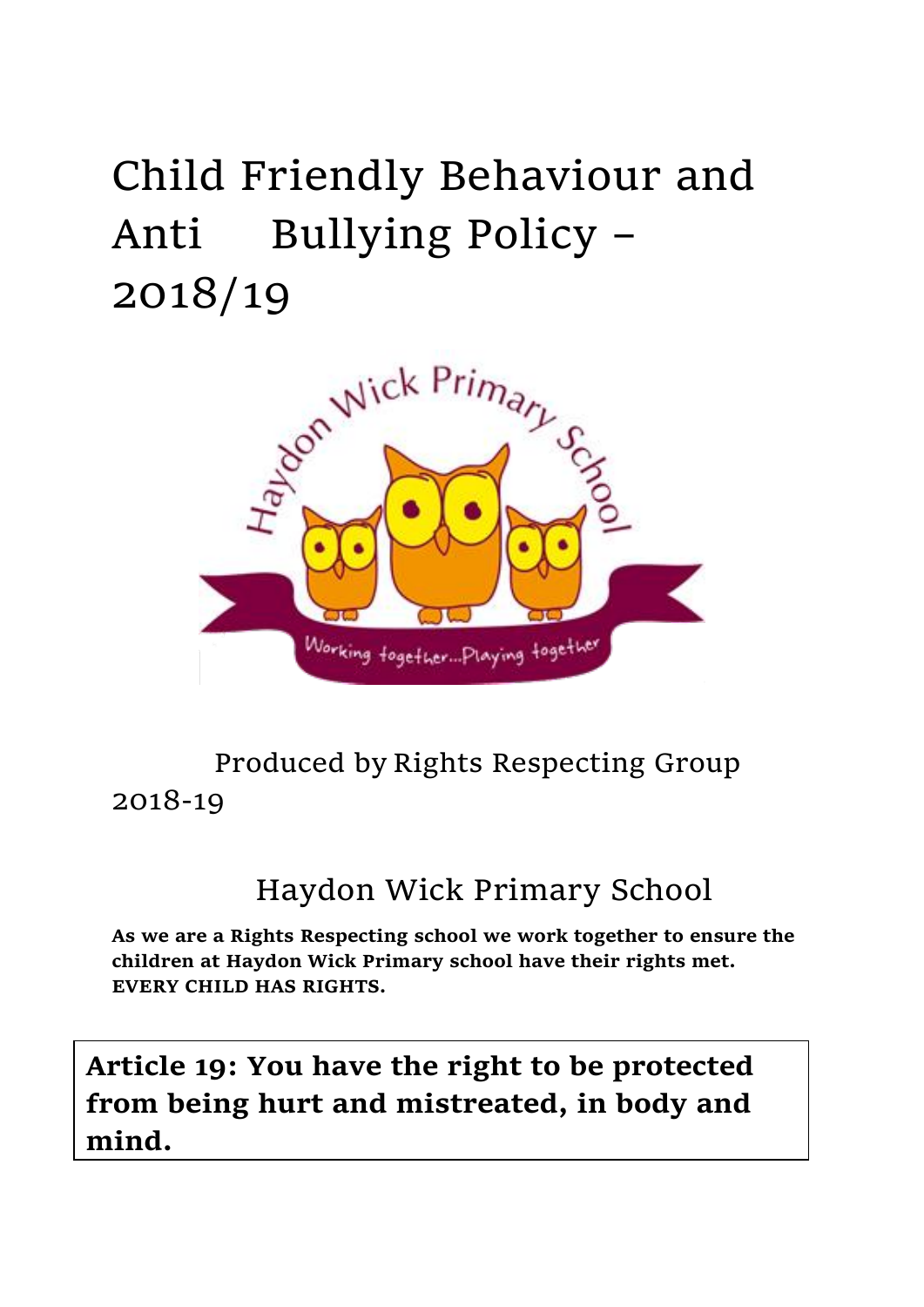#### **Our School: What we want it to be like:**

Our school is special to us and we want it to be a place where everyone feels happy and is friendly towards each other. We all want to follow our motto 'Working together…playing together.' To do this, we need to co-

operate with each other and treat each other with patience, kindness, and respect. Our 22 values, our children's rights and our British values are important to remember and to show towards each other.

#### **How we should behave and why:**

We should behave in a respectful way that makes all children and adults in our school feel safe. This means we should be kind and friendly to everyone. We should listen carefully to each other and follow instructions.

#### **What happens if we behave appropriately?**

Each term the house with the most values points has an extra playtime. We also get stickers, class dojos and postcards sent home. In Friday assembly, we celebrate hard work, achievements and those who have shown the value of the month. Golden tickets are awarded for the Golden table on Friday lunchtimes for Early Years and KS1. Each class has their own reward system that means if we behave well there is an end of term treat.

#### **What happens if we do not behave appropriately?**

We are given a warning, which gives us a chance to make the right choice. If we make a wrong choice, a member of staff will talk to us about our choices and we will be reminded that we need to respect other people's rights. If we continue to make the wrong choices, we may need to leave the classroom, miss playtimes or see Mrs Gale. If our choices continue to be wrong, our parents will be informed. If it is serious inappropriate behaviour, we might be sent home.

We will always have a chance to discuss our behaviour and make steps to put it right.

#### **What we promise to do:**

We will try our hardest to follow the values and school charters and be positive towards others. We promise to follow our class charter, making sure everyone has their rights met. We will also follow our playground charter, which explains how to respect other people's rights at playtime. We are aware of our Computing charter, which explains how to use technology responsibly.



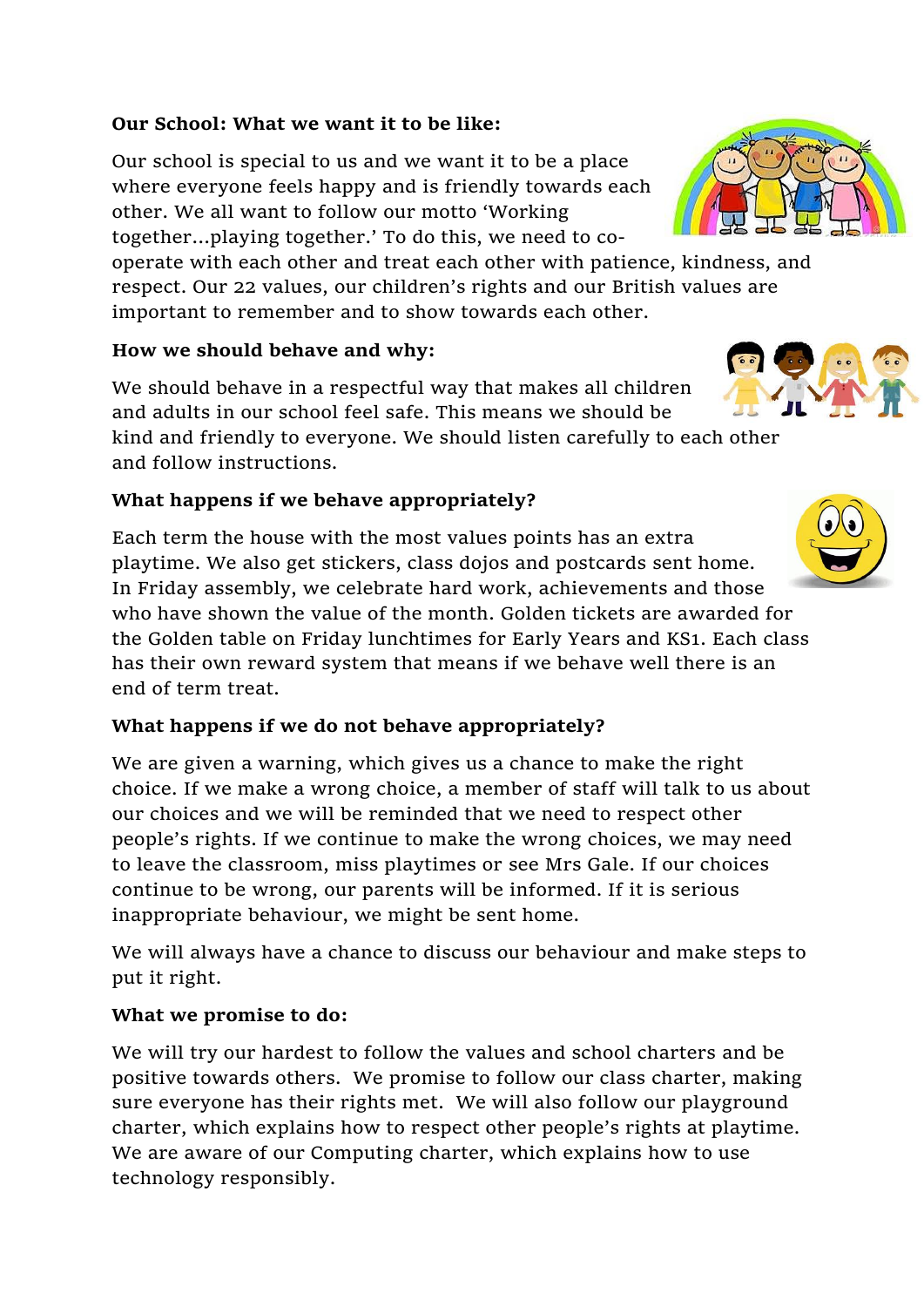#### **Are our behaviour rules for everyone?**

We expect everyone at Haydon Wick Primary School to respect our charters. Some children find it hard to follow the charters and we help those children in different ways so they can earn rewards too.

#### **Are our behaviour charters for all times?**

We should behave well at all times when we are wearing Haydon Wick's school uniform: class times, assemblies, playtimes, walking to and from school, on school trips, after school clubs, and with visitors so that people outside and inside school can see we make the right choices and do our best.

#### **What is Bullying?**

In our school, a bully is someone who hurts someone more than once, by using behaviour which is meant to hurt, frighten or upset another person.

#### **Bullying can be…**

**Emotional:** Hurting people's feelings, leaving you out. **Physical:** Punching, kicking, spitting hitting, pushing. **Verbal:** Being teased, name-calling. **Racist:** Graffiti, calling you racist names. **Cyber:** saying unkind things by text, e-mail and/or social media.



#### **When is it bullying?**

**S**everal

**T**imes

**On** 

### **Purpose**



#### **We promise to always treat bullying seriously.**

#### **What should I do if I see someone else is being bullied?**

- Don't walk away and ignore the bullying, don't be a bystander.
- Let someone know what is happening; tell a trusted friend or adult.
- Tell the bully to stop if it is safe to do so.

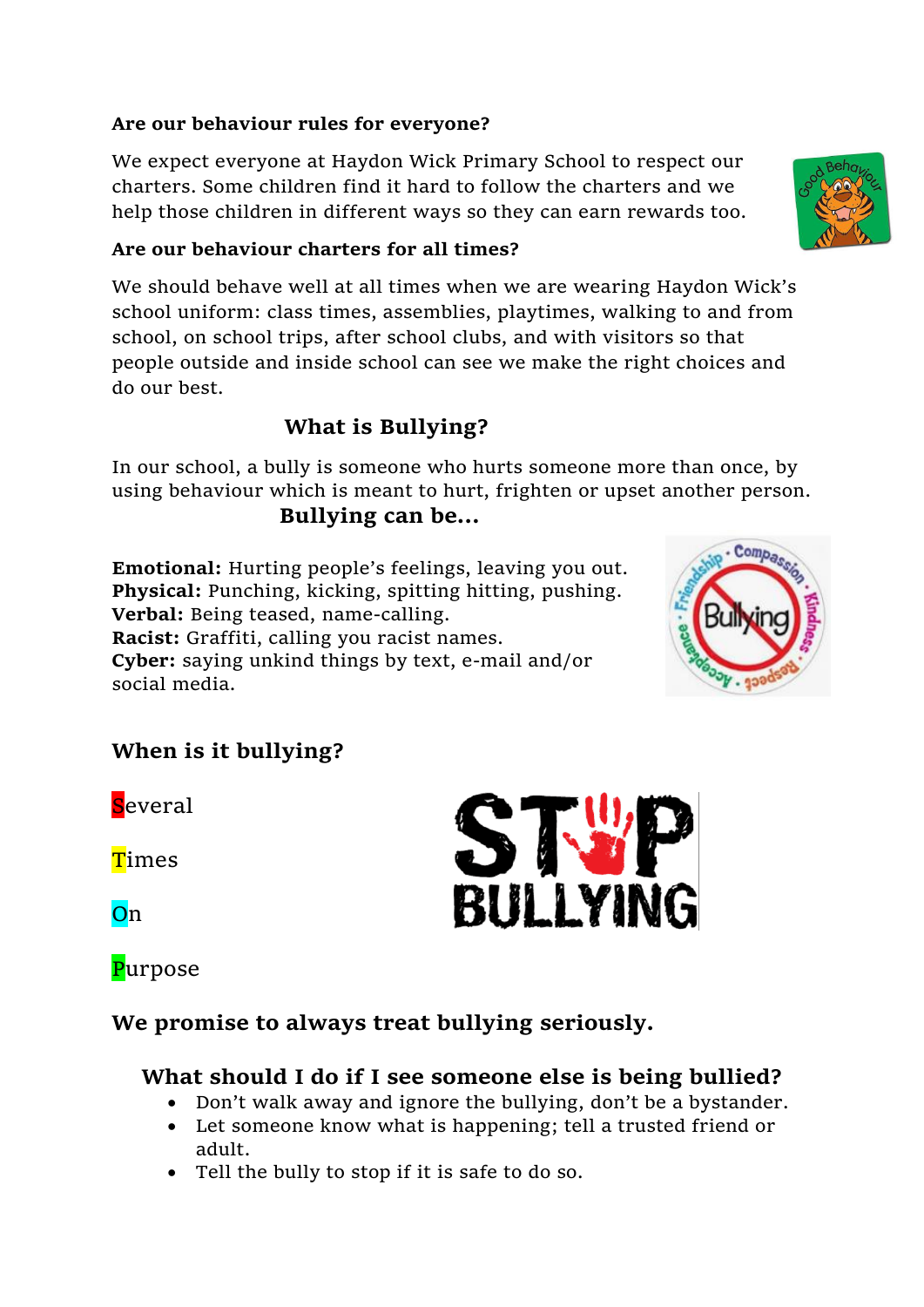• Don't stay silent – tell someone to help stop the bullying behaviour.

**The Principal (Mrs Gale), the Governors, the staff, the School council and the Rights Respecting group will work together to:**

- Make our school a place where everyone can feel safe and happy. We will not tolerate bullying.
- We will help everyone to get on with each other and we believe that everyone has the right to be who they are.

#### **Who can I tell?**

A friend, Mum/Dad, Teachers, School Council, lunch time Staff, any other adult in school, Mrs Palmer, Mrs Gale, another trusted family member

If you are being bullied: TELL SOMEONE**!**

You can talk to someone outside of school by calling Child Line on 0800 1111. It's free and confidential.

#### **If you are bullied-DO:-**

- Ask them to STOP if you can.
- Use eye contact and tell them to go away.
- Ignore them.
- Walk away.
- Use the worry box if you are too scared to speak openly about it.
- Talk to a School council/ Rights Respecting group member.
- TELL SOMEONE, you trust.

#### **DON'T:-**

- Do what they say.
- Get angry or look upset. Hurt them or retaliate in any other way.
- Think it is your fault.
- Hide it.